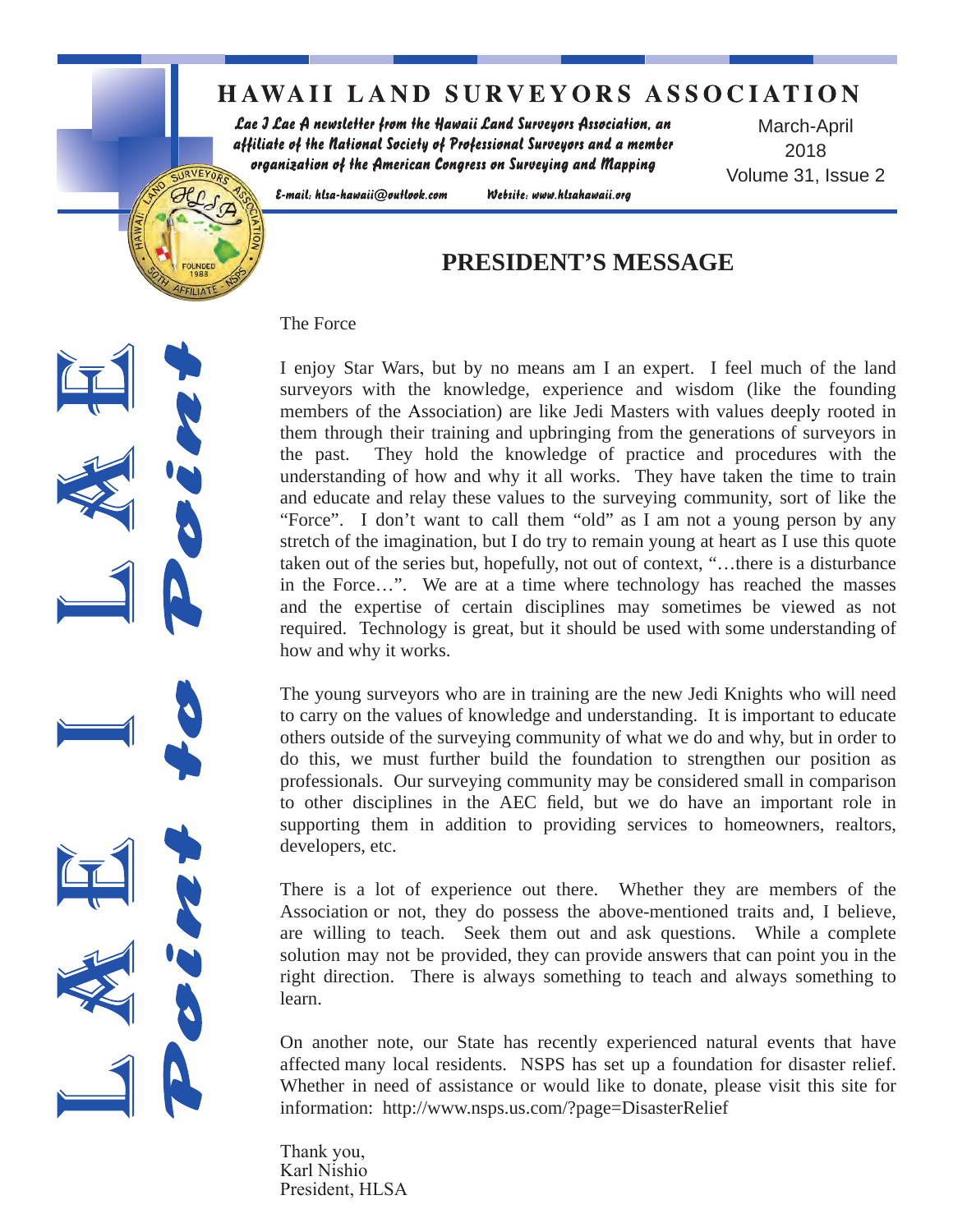# Summary of the NSPS SRPING BUSINESS MEETING Feb. 20-23, 2018 Las Vegas, Nevada

The following is a summary of my notes taken at the NSPS Spring Business Meeting.

#### **NSPS Member Dues Increase:**

I proudly counted Hawaii among the states that supported NSPS in this request for a modest raise (\$5-10) in annual membership dues. Currently there are 48 states that are 100% members in NSPS. However, four of those states in attendance at the conference had not yet gotten approval from their membership. Consequently the motion to increase the dues was withdrawn for this meeting. If approved at the next meeting, the raise would likely go into effect starting in January of 2019. As the Executive Committee the NSPS explained, more is being done with less, and this situation will get worse in the future if nothing is done. Because the budget for NSPS is derived mainly from dues, it was suggested that other sources of revenue be sought to augment the existing NSPS budget. It was agreed by all that the goal is for NSPS to be financially sound in the future, and that States need to push for 100% association membership for surveyors within their own states in order to grow the profession.

## **FIG: International Federation of Surveyors**

FIG represents the interests of surveyors worldwide. John Hohol serves as the NSPS liaison to FIG. He has been actively pursuing a bid for Florida to host the 2022 FIG Congress, with NSPS being a key sponsor. . FIG represents over 120 countries and holds a world congress every 4 years and sponsors a FIG Work week in a member country every year. Trimble, Leica, and Ricoh are partnering to support promotional activities on a global level for Global Surveyors Day, March 21, 2018. John Hohol also requested that NSPS sponsor a professional membership with the Pan American Association of Surveyors and Topographic Professionals to support and network with other associations in the Americas. The 2018 FIG conference will be held in Turkey this May and it is open to all surveyors. Please check out their website www.fig.net

### **2018 National Surveyors Week**

National Surveyors week is celebrated annually during the third week in March. This year NSW was March 18-24, 2018. The NSPS website has plenty of ideas on how to commemorate and spread the word about our profession. If anyone would like to help to work on a task force to build this event for March, 2019, please contact the board!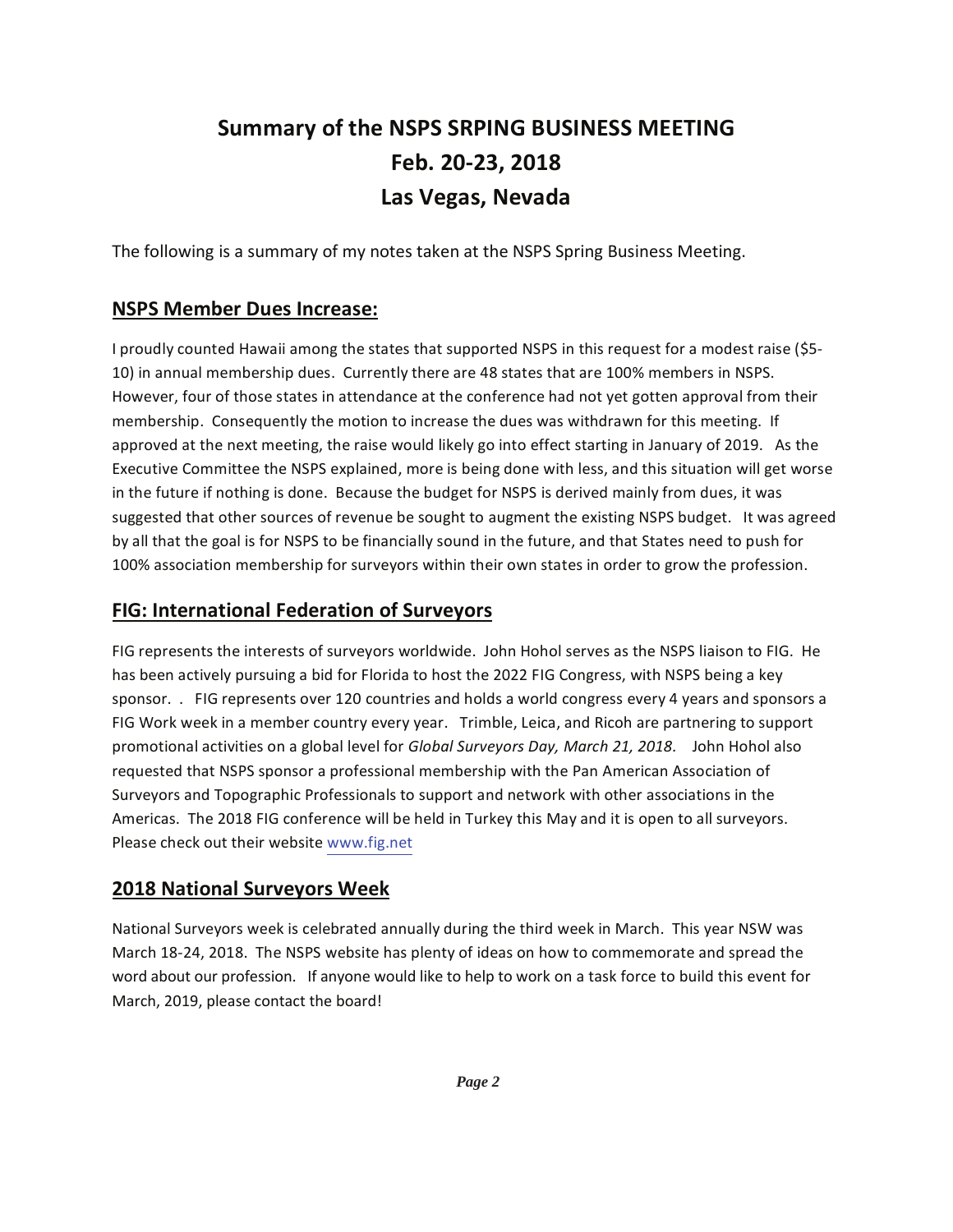## Lobby Day

NSPS seeks to influence national legislation in order to strengthen the Survey industry. This year the official "Lobby Day on Capitol Hill" will be on April 11, 2018. Three (3) survey-related legislative bills are being chosen to present to the State representatives in an effort to garner both legislative sponsors and support. This year HLSA will investigate the feasibility of having our own Lobby Day in Hawaii when our senators and congressional representatives are back here at their home offices. We will discuss the same legislation as the official Capitol Hill Lobby Day efforts.

### Remember the ill-fated LightSquared debacle???? In steps Ligado Networks, LLC

#### Background

In 2001 a politically connected private satellite communications company named LightSquared proposed a wholesale nationwide wireless broadband network. The network would have combined existing satellite communications services with a ground based 4G-LTE network that transmitted on the same radio band as its satellites. The stated goal was to make the internet and digital communications accessible to the entire country via a commercially viable network. Unfortunately, the signal that LightSquared network proposed for this network would have operated very close to the L-1 bandwidth used by GPS receivers. The terrestrial signals would have been much stronger that the relatively weak satellite signal used by GPS receivers. Independent tests confirmed that the terrestrial LightSquared transmission would have crippled existing GPS receiver signals within a wide radius of transmissions. At the time, the geospatial community, including NSPS, strongly lobbied against the LightSquared proposal and had the support of the major GPS manufacturing companies, such as Trimble, Garmin and John Deere, as well as the Departments of Defense and Transportation. Many legislative hearings were held regarding the potentially devastating effects of bandwidth interference with GPS technologies. As of 2013, the FCC, not usually in the position of policing bandwidth, was forced to deny LightSquared permission to build its terrestrial network. In 2014 LightSquared went bankrupt.

#### Currently:

After restructuring, in 2016 the entity known as "LightSquared" was resurrected as "Ligado". Ligado is currently issuing the same request to the FCC; to allow an integrated satellite and terrestrial based network, though now to build out a 5G-LTE and Internet of Things (IoT) communications network. The major stakeholders in Ligado Networks are the same as they were for LightSquared as is the proposed bandwidth. To better politically position this request to the FCC, undisclosed deals were made with the major commercial stakeholders, including Trimble, John Deere, and other manufacturers, who are now currently supporting the Ligado efforts. Ligado is proposing different technological and deployment solutions to mitigate GPS interference.

The GPS community, including the U.S. Department of Transportation (DOT) and the Department of Defense has used independent tests to show that the Ligado transmitters, even with proposed modifications to aspects of the deployment plan, still effectively become jammers for *existing*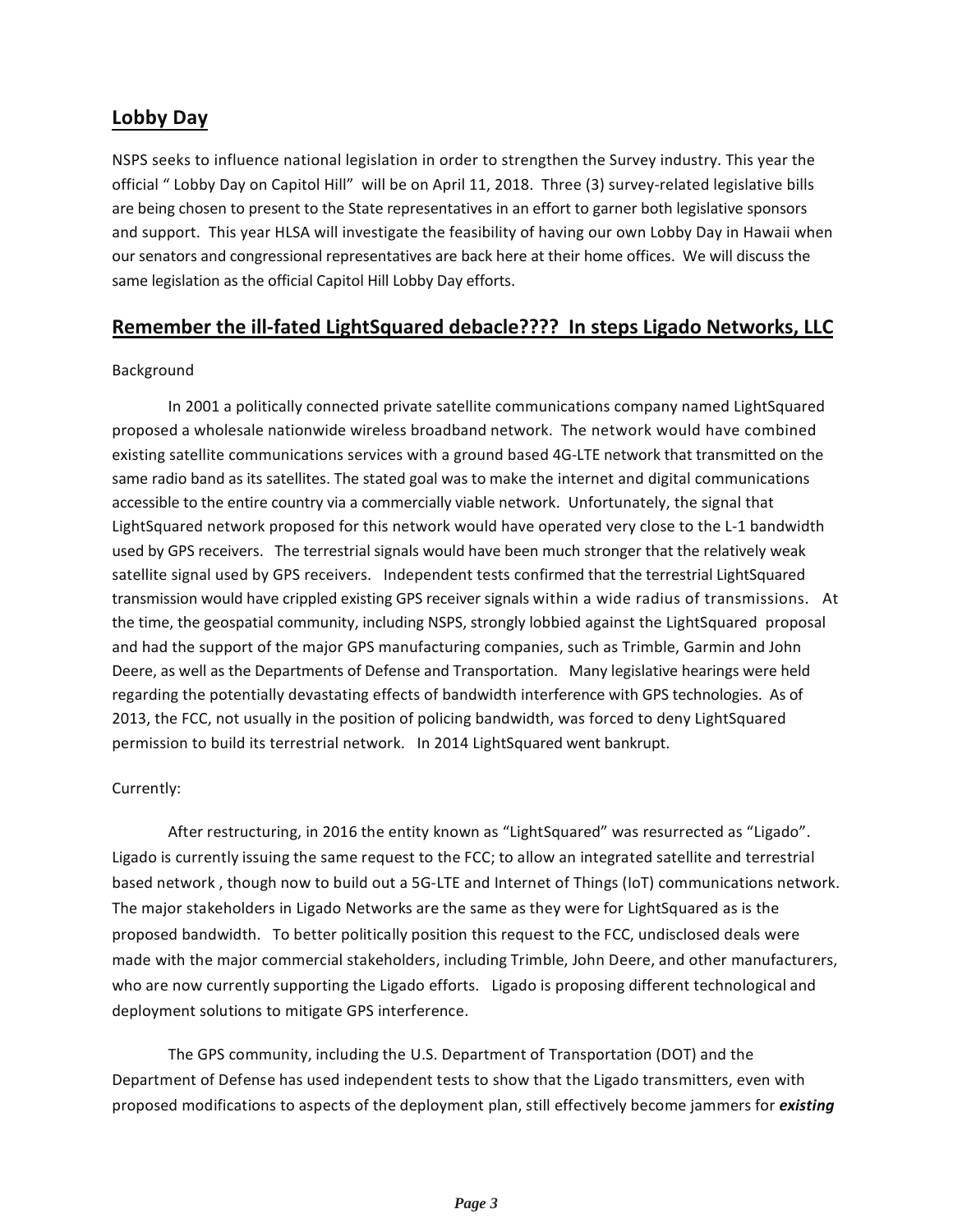GPS receivers. The US Position, Navigation and Timing Advisory Board (PNTAB) is strongly opposed to the current Ligado proposal, saying that it will devastate the GPS dependent industries in their current form.

As of this writing the US House has passed a resolution prohibiting deployment of the Ligado Network plan, or any similar plan, until GPS interference is mitigated. The Senate version does not have the necessary language to ensure protection to existing GPS technologies.

NSPS will continue to band with other stakeholders to oppose Ligado's deployment plans until revisions are shown to be compatible with the existing GPS uses.

References: http://gpsworld.com/a-grave-threat-to-gps-and-gnss/; https://www.gps.gov/spectrum/lightsquared/# https://en.wikipedia.org/w/index.php?title=Ligado\_Networks&oldid=818318864

For more information on this and other issues being followed by the NSPS Government Affairs Committee see the following link.

http://c.ymcdn.com/sites/www.nsps.us.com/resource/resmgr/2018 Spring Committee Reports/Feb 2 018 NSPS JGAC Government.pdf

#### **Student Competition**

The theme for the NSPS 2018 student competition was "Surveying Service". Twelve teams from college survey programs around the country came to Las Vegas and were asked this question: "What would you do if you had an opportunity to be part of a team traveling to a developing country to provide surveying and mapping in support of an engineering design or construction project such as a community well, small bridge, new school or roadway/utility corridor?"

There competition was broken down into two divisions, one for four year baccalaureate programs and one for associate degree programs. The challenge was the same for both divisions. The teams consisted of five surveying students; each team was given a compass, tape, tripod, level and a level rod, as well as lathes, ribbon, nails and hubs. They were allowed one day to plan and execute a stakeout of a square ¼ acre tract of land and topo the area with the given tools, a day to analyze and map the data and prepare their reports. The final day was spent with the judges. Judging was based on the final plat, the analysis and the subsequent presentations. Presentations included summaries of the processes they used, challenges faced, and analysis of their errors.

The plots of land were undeveloped areas of desert with varying terrain owned by the BLM and secured for competition use by Paul Burns of the Nevada Association of Land Surveyors. I was truly impressed with the presentations I attended, and with the cohesion these teams showed. They were put into a unique field situation; it was cold, there were 25 mph winds, and they only had a compass and tape to execute the stakeout based on a given center stake. A level and level rod were the only tools they had to complete the topo. Most of the teams were unfamiliar with desert terrain and none had ever worked with only the basic principles of surveying as a basis for executing their assignment. They have been taught with high tech equipment, as have the majority of us. It was inspiring to see how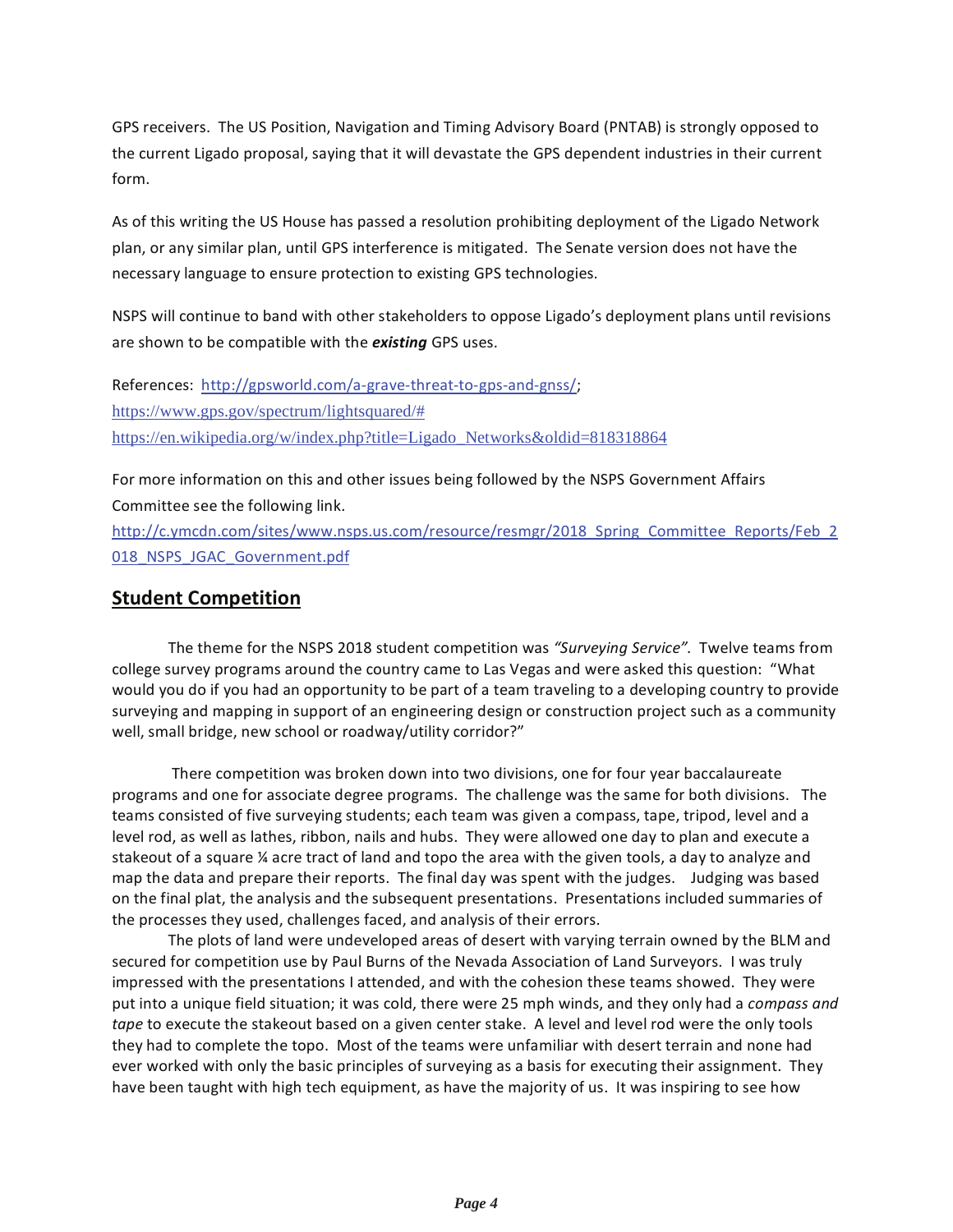these students worked through the challenges they were given and it was a great example of problem solving based on sound surveying fundamentals.

Many thanks were given to all the judges that made a huge time commitment over the course of the competition and to the corporate sponsors and donations that went to supporting the teams. The students had an unforgettable educational experience. The First Place awards, in both divisions, have been named after Mike and Anne Besch of Ohio, in recognition of their longstanding promotion of the event.



2 year degree program first place went to: Northeast Wisconsin Technical College (Green Bay)



4 year degree program first place to Oregon Institute of Technology (Klamath Falls);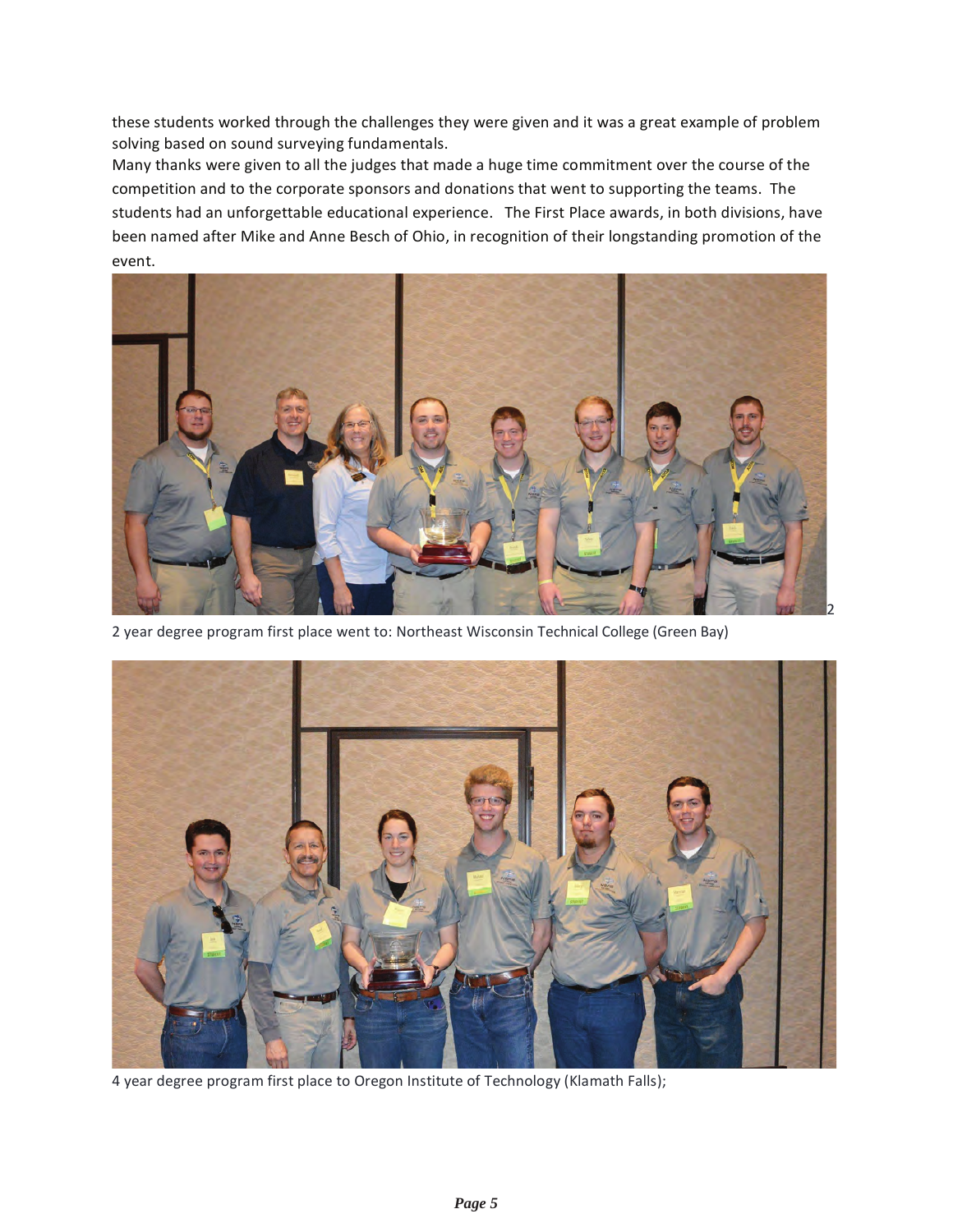Interested in seeing more snippets from in the field? Video interviews with the teams at their posters, and videos showing each team's oral presentation, are being processed and soon will be available on the **NSPS YouTube Channel.** 

## **NSPS Foundation**

The NSPS Foundation is a non-profit foundation set up within NSPS set up expressly for supporting Educational and Charitable efforts.

The foundation report emphasized that requests continue for disaster relief from Texas, Florida, Puerto Rico and US Virgin Islands. The foundation has distributed over \$100,000 in grants to over 40 applicants. (HLSA donated all proceeds from attendees at the 2017 annual dinner to the NSPS Disaster Relief Fund)

In addition to the Disaster relief fund, the NSPS Foundation actively manages the following funds for the benefit of surveyors and surveying.

- Scholarships are awarded annually and managed by the foundation. 2018 NSPS Scholarship Announcement. Other educational support is listed on the NSPS website.
- The Bonnie S. Atwell Fund benefits surveyors in financial need due to injury and illness NSPS Bonnie S. **Atwell Memorial Fund**
- The Final Point Project supplies monuments to be set in tribute to surveyors around the country. A new addition to this is the Beginning Point project; it mirrors the Final Point but with the monument memorializing the date of birth of a deceased surveyor. This is run with the support of Bernsten International. For more information: NSPS Final Point Project

### <u>YOUNG SURVEYORS NETWORK (YSN)</u>

The Young Surveyors network remains an active contingent of NSPS. There will be a meet-up at the 2018 ESRI User Conference in San Diego, and there is a call out to young surveyors to attend. The daylong session will be focused on bridging the gap between survey and GIS.

There will also be a national gathering of the FIG North American Young Surveyors in Washington D.C. from October 16-18 in conjunction with the NSPS fall conference and the Maryland Society of Surveyors annual conference.

A new video is being planned with crowd sourced clips, with the focus on "What Surveying Means to Me."

The 2018 YSN Student Resume Competition was won by Katie Singleton, a senior at Oregon Institute of Technology. She received an all-expenses paid trip to the NSPS spring meeting.